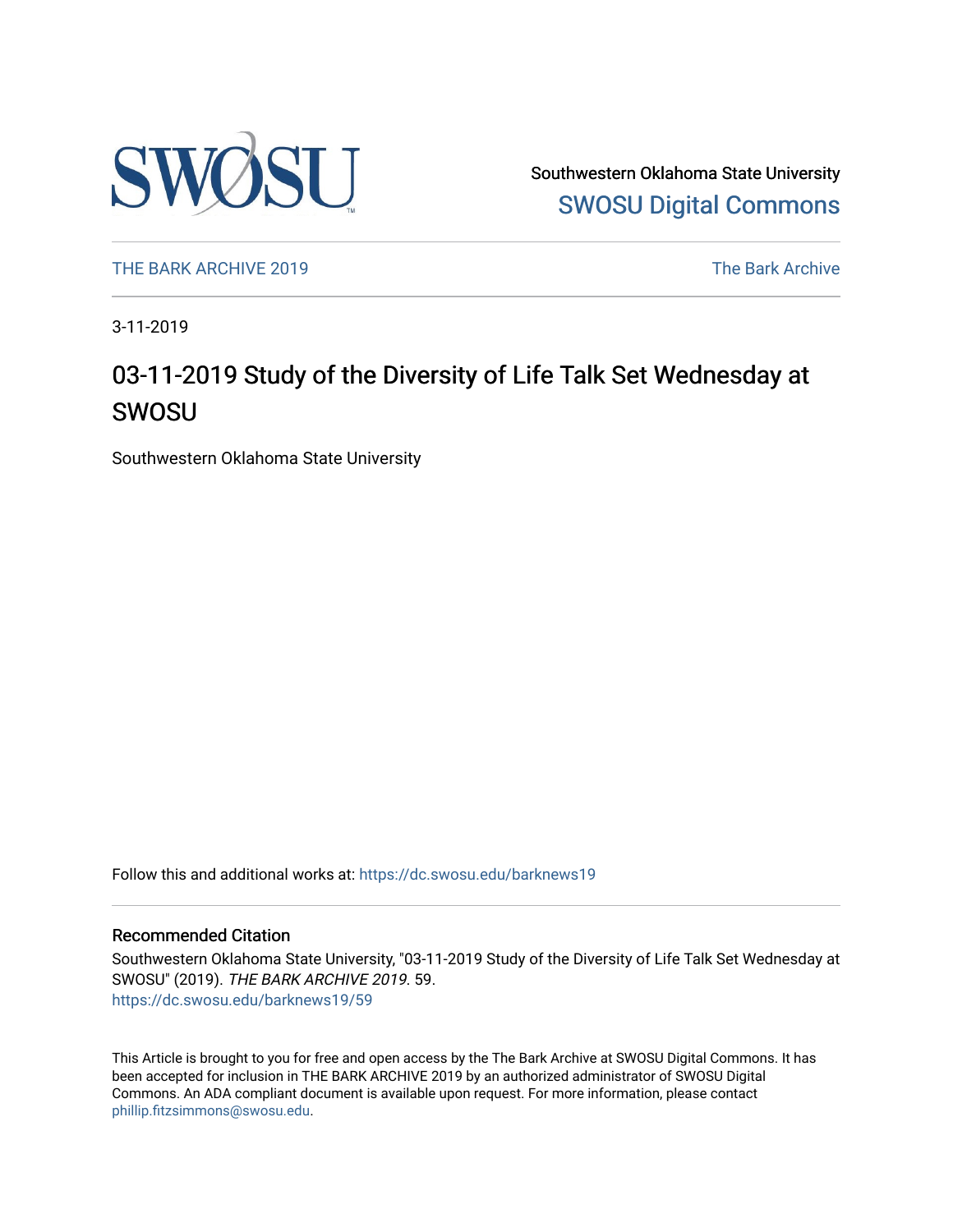



# **Study of the Diversity of Life Talk Set Wednesday at SWOSU**

Dr. Cameron Siler, assistant curator of herpetology at the Sam Noble Museum of Natural History in Norman, will present a seminar titled "Integrative Approaches to the Study of the Diversity of Life" this Wednesday, March 13, on the Southwestern Oklahoma State University campus in Weatherford.

SWOSU Assistant Professor Dr. Rickey Cothran said the public is invited to the 4 p.m. talk in Room 212 of the Old Science Building. Admission is free.

The event is part of the J.D. Maness Biology Seminar Series at SWOSU.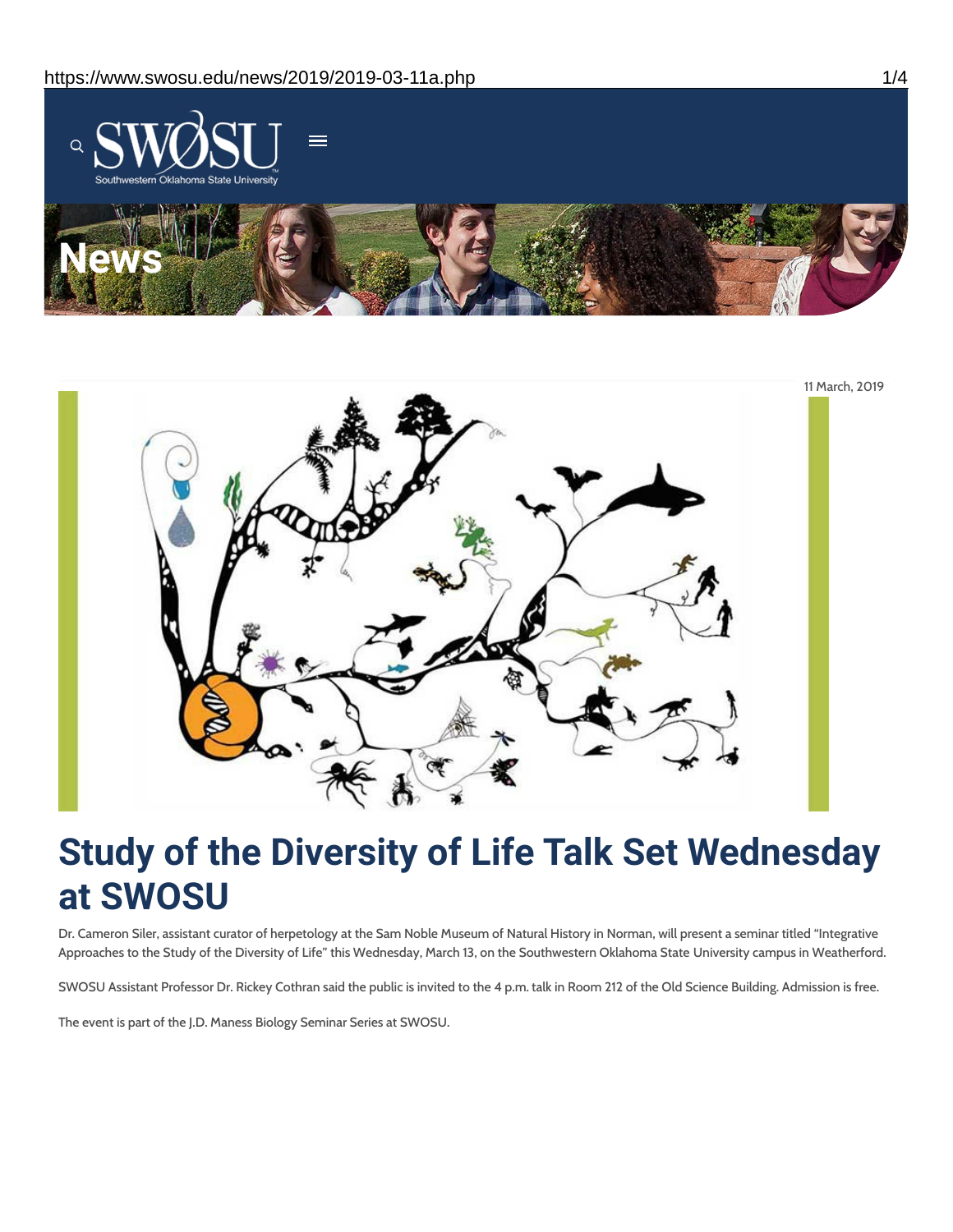| Academics                | D |
|--------------------------|---|
| Administration           | D |
| Alumni and Foundation    | D |
| Community                | D |
| Events                   | D |
| <b>Faculty and Staff</b> | D |
| Miscellaneous            | D |
| Sayre                    | D |
| <b>Students</b>          | D |
|                          |   |

# **Archive Links**  $2018$  $2019$ [2020](https://www.swosu.edu/news/2020/index.php)  $\bullet$ [Archive](https://dc.swosu.edu/bark/) **Archive Archive Archive Archive Archive** Archive Archive Archive Archive Archive Archive Archive Archive



### Weatherford Campus

100 Campus Drive Weatherford, OK 73096

### Sayre Campus

409 E Mississippi Ave Sayre, OK 73662

Connect to Us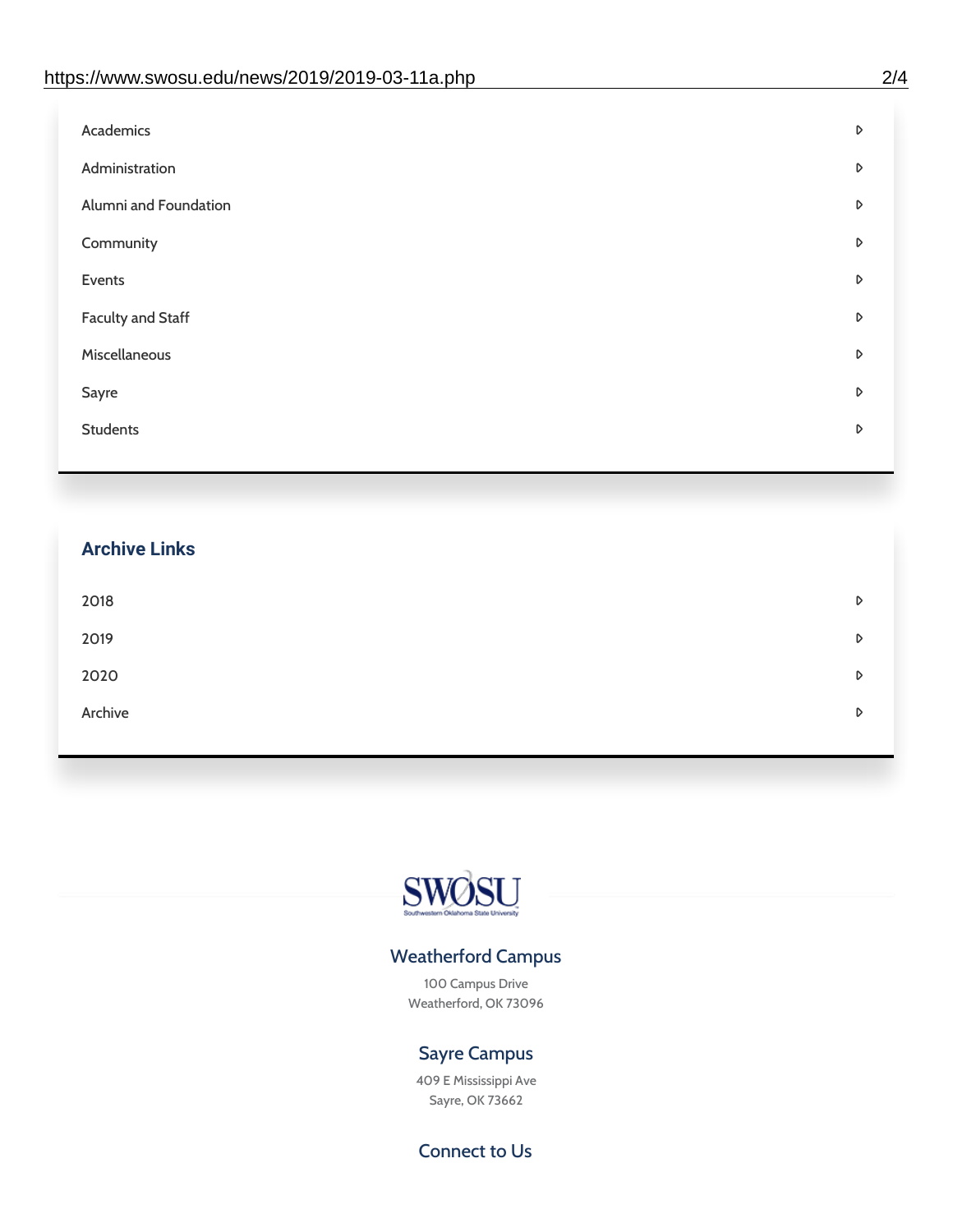千岁回调

Contact [Information](https://www.swosu.edu/about/contact.php) [University/Facility](https://www.swosu.edu/about/operating-hours.php) Hours [Campus](https://map.concept3d.com/?id=768#!ct/10964,10214,10213,10212,10205,10204,10203,10202,10136,10129,10128,0,31226,10130,10201,10641,0) Map

Give to [SWOSU](https://standingfirmly.com/donate)

Shop [SWOSU](https://shopswosu.merchorders.com/)



**[Directory](https://www.swosu.edu/directory/index.php)** 

[Calendar](https://eventpublisher.dudesolutions.com/swosu/)

[Apply](https://www.swosu.edu/admissions/apply-to-swosu.php)

[GoSWOSU](https://qlsso.quicklaunchsso.com/home/1267)

[Jobs@SWOSU](https://swosu.csod.com/ux/ats/careersite/1/home?c=swosu)



Current [Students](https://bulldog.swosu.edu/index.php)

[Faculty](https://bulldog.swosu.edu/faculty-staff/index.php) and Staff

**Enrollment Management** [580.774.3782](tel:5807743782)

> **PR/Marketing** [580.774.3063](tel:5807743063)

**Campus Police** [580.774.3111](tel:5807743111)